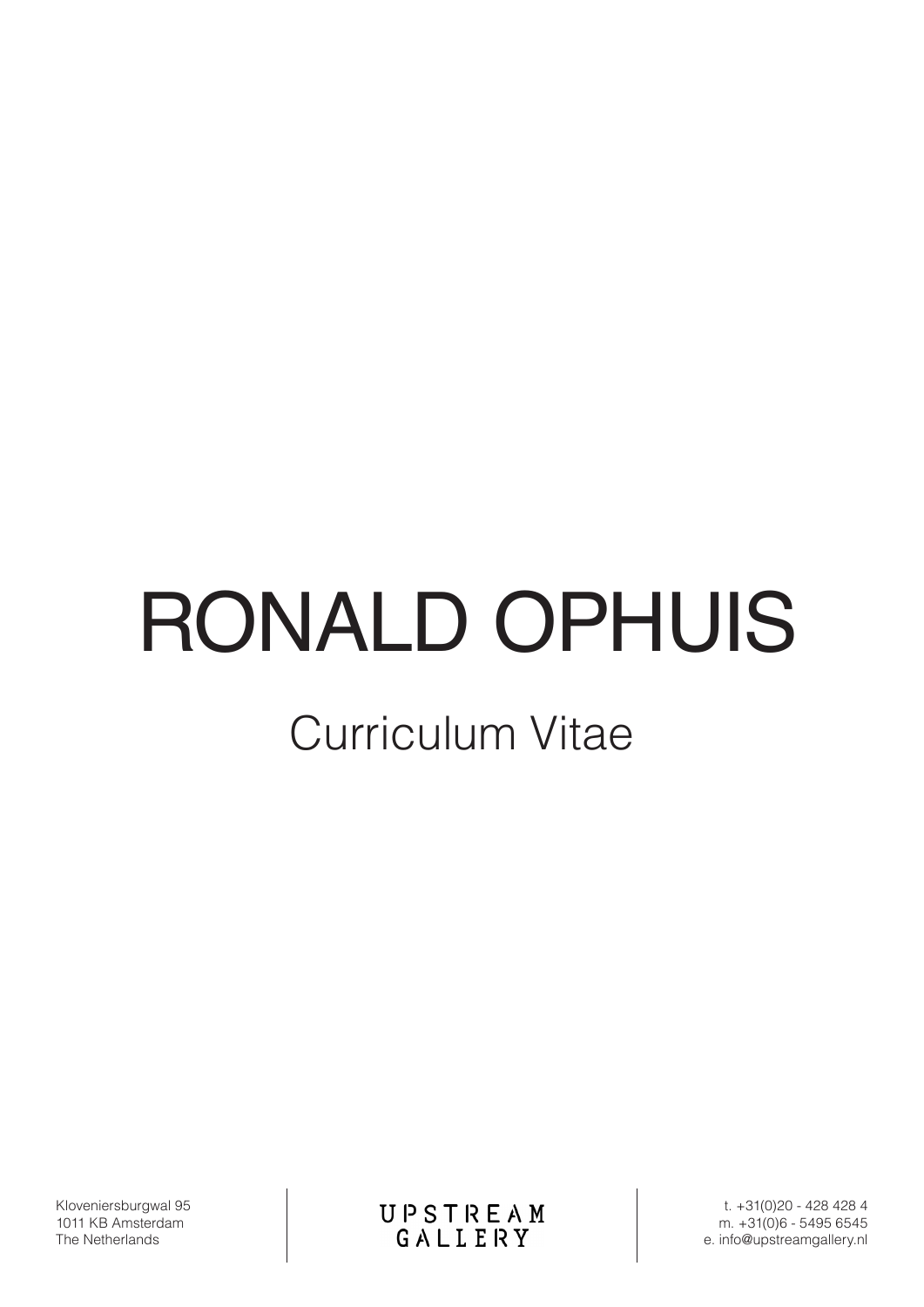| <b>Name:</b>      | Ronald Ophuis                                                        |
|-------------------|----------------------------------------------------------------------|
| Website           | www.ronaldophuis.com                                                 |
| Date of Birth:    | 1968.                                                                |
| <b>Residence:</b> | Amsterdam                                                            |
| <b>Education:</b> | 1988-1990 Gerrit Rietveld Academie, Amsterdam, Netherlands           |
|                   | 1990 - 1993 Aki Akademie voor Beeldende Kunst, Enschede, Netherlands |

# **SOLO EXHIBITIONS**

| 2020 | Should all wounds be healed?, Upstream Gallery, Amsterdam                     |
|------|-------------------------------------------------------------------------------|
|      | Minimal Morality, Salon Blanc, Oostende, Belgium                              |
| 2019 | Flowers and Skulls, Upstream Gallery, Amsterdam                               |
| 2018 | Painful Painting, Galerie Ceysson & amp; Bénétière, Wandhaff,                 |
|      | Luxembourg                                                                    |
| 2015 | Teatro La Tregua, Arab Spring, Veterans' Flame and other stories, Ronald      |
|      | Ophuis and Krzysztof Wodiczko, Upstream Gallery, Amsterdam                    |
| 2014 | Marches Funèbres, Gallery Bernard Ceysson, Paris                              |
| 2013 | Civilians, Gallery Bernard Ceysson, Luxembourg, Luxembourg                    |
| 2012 | Marches Funèbres, curated by Johan van der Veen, Akkuh, Hengelo,              |
|      | The Netherlands                                                               |
| 2011 | PAX, Fondation Francès, curated by Estelle Francès, Senlis, France            |
| 2009 | Civilians, Upstream Gallery, Amsterdam                                        |
| 2008 | Painful Painting, curated by Rene Pingen, Jan Cunen Museum, Oss, The          |
|      | Netherlands                                                                   |
|      | Art Amsterdam, Upstream Gallery, Amsterdam, catalogue                         |
| 2007 | Endgame, gallery Aeroplastics Contemporary, Brussels, Belgium                 |
| 2006 | Grave, Iraq 2003, Sorry we're closed project space, gallery Rodolphe          |
|      | Janssen, Brussels, Belgium                                                    |
| 2004 | Threnody, Galerie De Praktijk, Amsterdam                                      |
| 2003 | Le Baiser de la Guerre, Aeroplastics Contemporary, Brussels, Belgium          |
| 2000 | Leeuwarden, Leeuwarden, The Netherlands                                       |
|      | Liste, The Young Art Fair, Basel, Switzerland, Galerie De Praktijk, catalogue |
|      | Birkenau, Galerie De Praktijk, Amsterdam, catalogue                           |
|      | Birkenau, Kunstruimte Wagemans, Beesterzwaag, The Netherlands                 |
| 1999 | Stedelijk Museum Bureau Amsterdam, Amsterdam, catalogue                       |
| 1997 | Wild East, Wild West, Galerie De Praktijk, Amsterdam                          |
| 1996 | Ronald Ophuis, Galerie De Praktijk, Amsterdam, catalogue                      |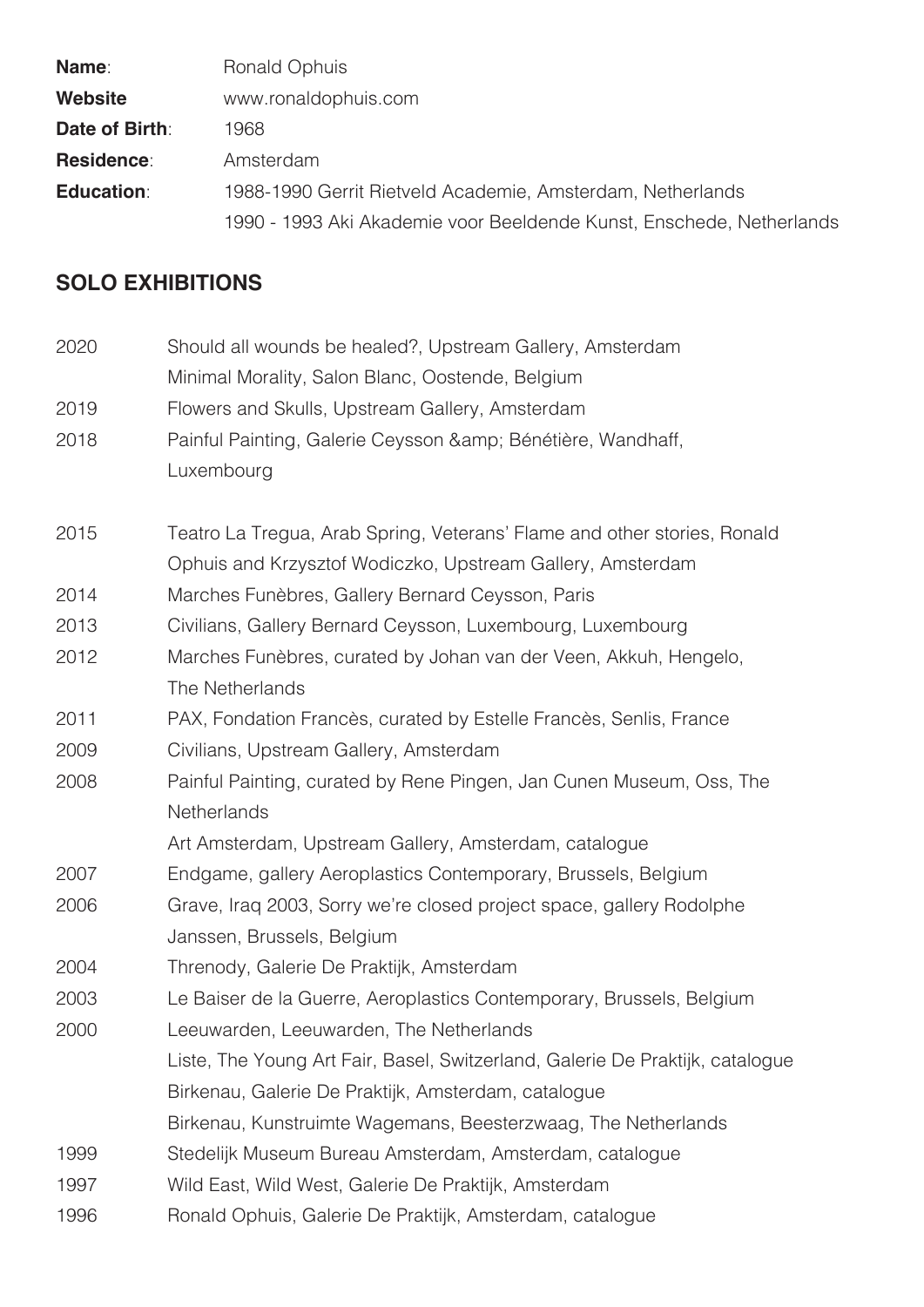## **GROUP EXHIBITIONS**

2022 Sticks and Stones, R.S.L.O. (Room for the Study Of Loneliness) Deventer, **Netherlands**  Art Rotterdam 2022, Van Nelle Fabriek Rotterdam, Netherlands 2021 Collectionneur-Cambrioleur, La collection de François Fauchon, Suquet des Artistes, Cannes, France Trauma, Triennale Brugge, curated by Till-Holger Borchert, Santiago De Waele, Michel Dewilde, Els Wuyts Niemand is een eiland, Kunstenfestival Damme, Stichting IJsberg, Damme 2020 Maybe Tomorrow, curated by Hans Theys, Emergent, Veurne, Belgium Mieke Bal/Kunst uit noodzaak, curated by Jeroen Lutters, Jan Cunen Museum, Oss, The Netherlands, Catalogue Guerre(s), curated by Philippe Bouchet, Galerie Ceysson & amp; Benetiere, Paris 2019 Vrijheid Vandaag! Biënnale Kunstenfestival Aardenburg, curated by Hans Theys, Aardenburg, The Netherlands, catalogue Jij die mij aanziet, curated by Jan Noltes, Waterstaatskerk, Hengelo, The **Netherlands**  Pinball Wizard. The work and life of Jacqueline de Jong, curated by Jacqueline de Jong and Margriet Schavemaker, Stedelijk Museum Amsterdam 2018 Salle des pas-perdus, curated by Michel Francois and Richard Venlet,DOC, Paris 10 Ans a Luxembourg, Galerie Ceysson & amp; Bénétière, Wandhaff, Luxembourg

 De Meest Eigentijdse Schilderijen Tentoonstelling, curated by Gerrit Willems and Han Schuil. Museum Dordrecht, Dordrecht, The Netherlands,catalogue Art Rotterdam, Upstream Gallery, The Netherlands ASYNCHRONOUS, curated by Michael Tedja, Galerie Nouvelles Images, Den Haag, The Netherlands De Man, curated by Rob Smolders, Kunsthal KunstaanZ, Deventer,The Netherlands Souffle, Collection Fondation Francès, Espace Saint Pierre, Senlis, France Out of Office, Singer Museum Laren, The Netherlands, catalogue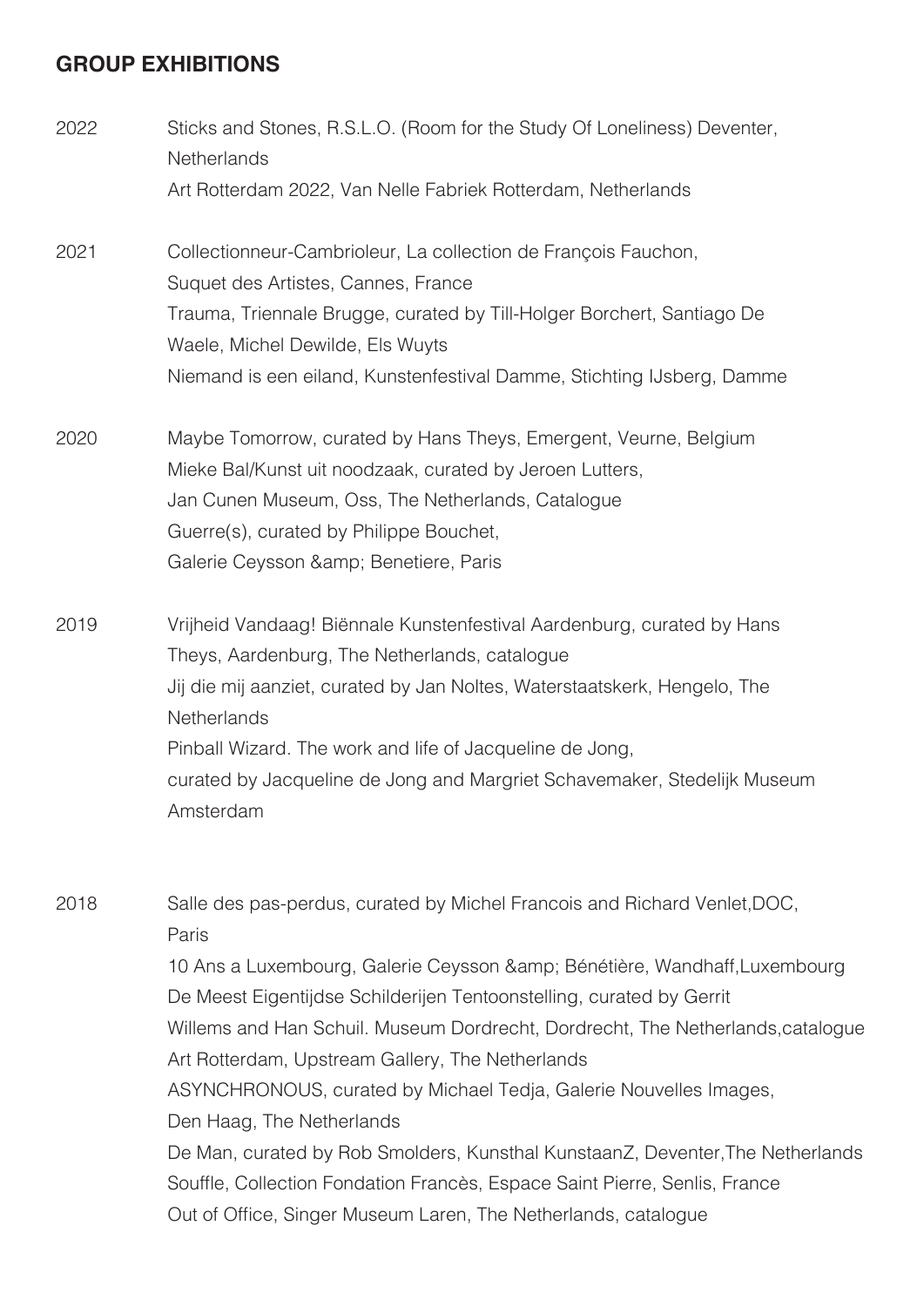The Line Up, curated by Robbie Cornelissen, Centraal Museum, Utrecht, The Netherlands Verzamelen, curated by Margreet Bouman. De Vishal, Haarlem,vThe Netherlands

2017 Washington 186. Inauguration, Gallery Aeroplastics Contemporary,Brussels ARMANDO tot MULDERS tot VISCH, collectie Wim van der Meer, Museum Flehite, Amersfoort, The Netherlands, catalogus Apocalyps, curated by Maarten Bertheux, Art Chapel, Amsterdam Collect Select, curated by Johan van der Veen, Kunstpodium Zaal Zuid, Hengelo, The Netherlands

2016 Hacking Habitat. Art of Control, curated by Ine Gevers, P.I. Wolvenplein, Utrecht, The Netherlands ta.bu, Maison Particulière, Brussels Read My Lips, curated by Paco Barragán, Castrum Peregrini, Amsterdam Je ne suis pas Vincent, curated by Cornel Bierens, galerie Reuten, Amsterdam Engage, Exchange, curated by Corine van Emmerik, De Nederlandsche Bank, Amsterdam Art Rotterdam, Upstream Gallery Manege, curated by Wilco Tuinebreijer, Art-Deli, Amsterdam HALLO DAAR, curated by Margreet Bouwman en Ronald Russeler, de-Passages, Haarlem, The Netherlands Might as well, curated by Eelco van der Lingen, Nest, The Hague,The Netherlands Forever, curated by Jerome Jacobs, Paardenstallen, Kortrijk, Belgium

2015 Intimate Strangers. Politics as Celebrity, Celebrity as Politics, curated by Paco Barragan, Centro Cultural Matucana 100, Santiago, Chili In The Picture, Gemeente Museum Den Haag, The Netherlands Silence out Loud, Museum Kranenburgh, curated by Joost Zwagerman, Bergen, The Netherlands, catalogue Onderdrukking en Verzet, Stedelijk Museum Zwolle, The Netherlands Art Rotterdam, Upstream Gallery Blind Date, DAK, curated by Chantal Breukers and Jans Muskee, Utrecht, The Netherlands All too Human, Berlinde De Bruyckere/Ronald Ophuis/Maarten Schaubroeck, Het Zoekend Hert, curated by Dimitri Goossens, Antwerpen, Belgium Humble Me, Gallery Aeroplastics Contemporary, Brussels Art Amsterdam, Upstream Gallery

10e Wolvecampprijs, De Creatieve Fabriek, Hengelo, The Netherlands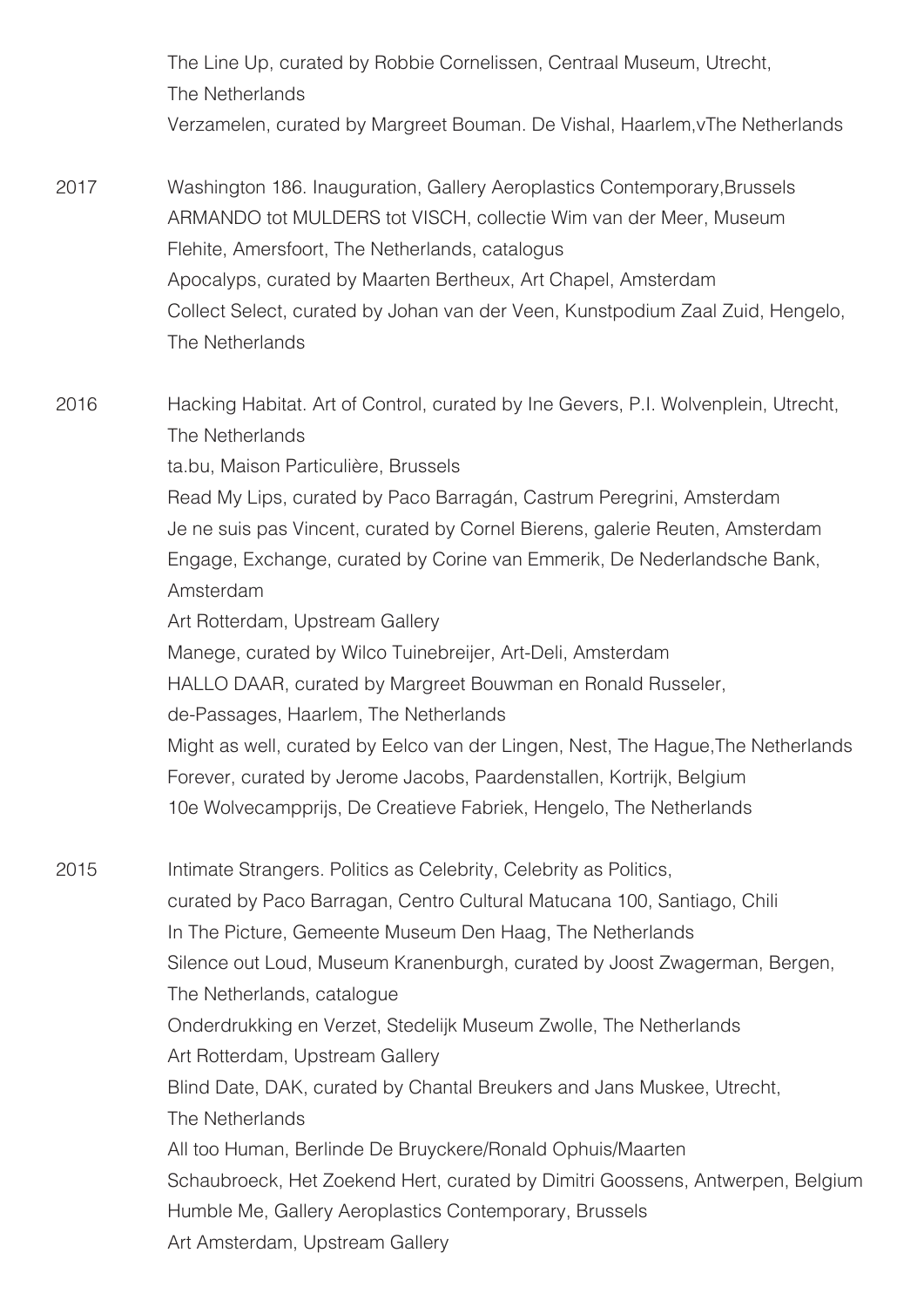40 kunstenaars zien Van Gogh, Arti et Amicitiae, curated by Cornel Bierens, Amsterdam Transformer, Upstream Gallery, Amsterdam, The Netherlands

2014 Busan Biennale. Inhabiting the World, Busan Museum of Art, curated by Olivier Kaeppelin, Busan, South Korea, catalogue Bad Thoughts, Stedelijk Museum Amsterdam, Collection Martijn and Jeannette Sanders, curated by Martijn van Nieuwenhuyzen,The Netherlands, catalogue Full House, Gallery Aeroplastics Contemporary, Brussels Zenuwenoorlog, VIVES Campus & amp; Museum Dr. Guislain, Kortrijk, Belgium I am not doing anything until I feel the need, De Nederlandsche Bank,curated by Joanneke Meester, The Netherlands, catalogue The Beauty of Violence, De Garage, curated by Hans van der Ham, Rotterdam, The Netherlands de-Passages: Universum Achterhoek!, Espace Enny, curated by Ronald Ruseler, Laag Keppel, The Netherlands Impulsief, TETEM kunstruimte, Enschede, The Netherlands Blind Date, DAK, curated by Jans Muskee and Chantal Breukers, Utrecht, The Netherlands Bison Caravan, Tierrafino, curated by Hilarius Hofstede, Amsterdam Levenslang, Het Dolhuys, Haarlem, The Netherlands

2013 E-Motion, Collection Bernard Massini, Fondation Maeght, Saint-Paul de Vence, France Facing Nature, Collection de Heus-Zomer, Museum Belvédère, Heerenveen, The Netherlands, catalogue

> A Decade Upstream, Only Dead Fish go with the Flow, Lloyd Hotel Cultural Embassy, Amsterdam War and Trauma, Museum Dr. Guislain, Gent, Belgium, catalogue XXH, Fondation Francès, Senlis, France Ik hou van Holland, Nederlandse kunst na 1945, Stedelijk Museum Schiedam. The **Netherlands**  Sign of the Times, Carré Saint Anne, curated by Richard Leydier, Montpellier, France, catalogue The Glorious Rise and Fall…(and so on), PART I, curated by Marjan Teeuwen, Groot Zieken Gasthuis, 's Hertogenbosch, The Netherlands,catalogue Kortrijk Vlaandert, Broelmuseum, curated by Hilde Van Canneyt, Kortrijk, Belgium,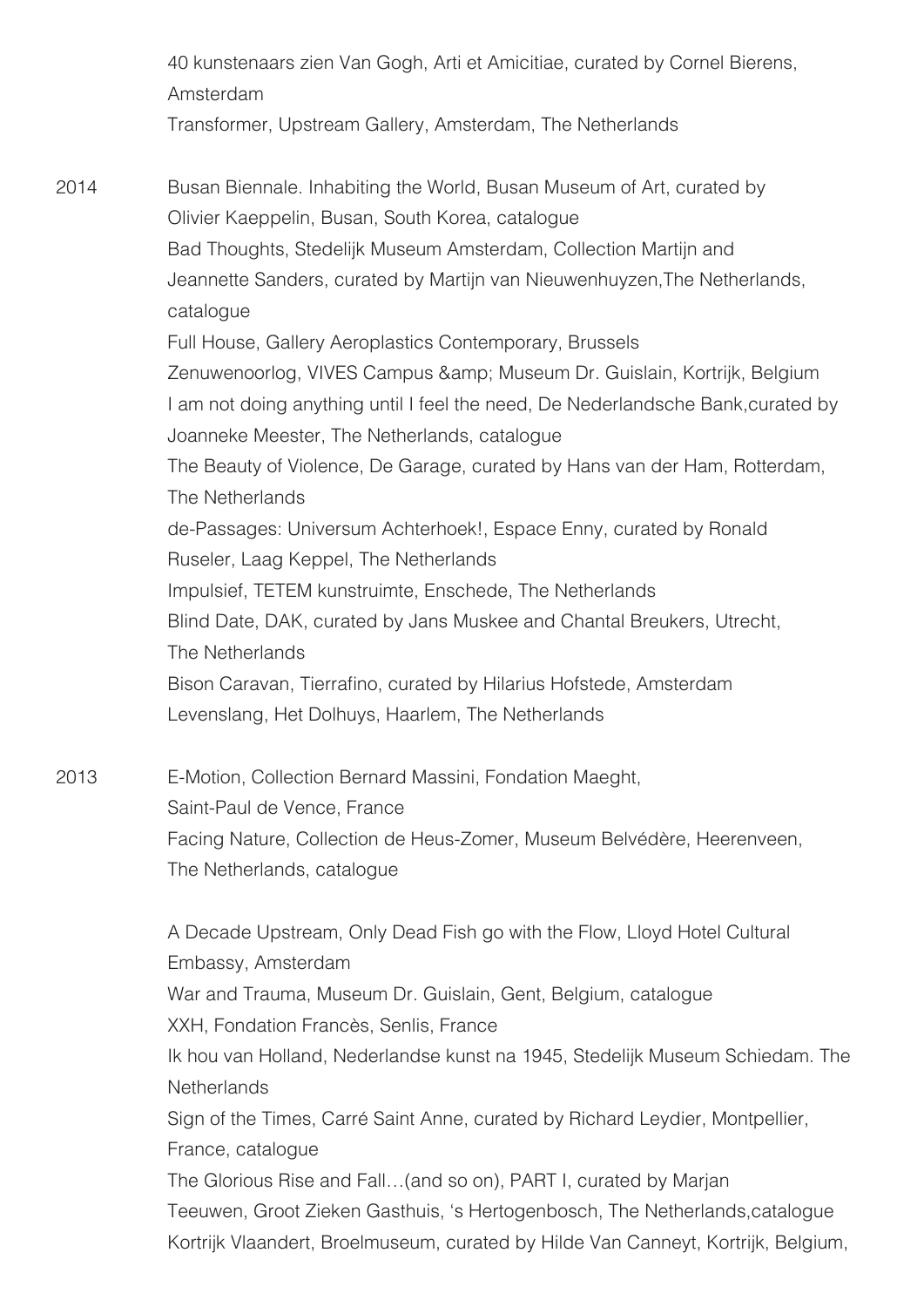catalogue

 In Alle Staten, Collection Fondation Francès, Museum Dr. Guislain, Gent, Belgium Badly Natured, Nest, curated by Eelco van der Lingen and Joncquil de Vries, Den Haag, The Netherlands The Flood, curated by Frans Fransiscus, Witteveen Visual Arts Centre, Amsterdam, The netherlands De Mens, DE-PASSAGES, curated by Margreet Bouman en Ronald Russeler, Haarlem, The Netherlands Visioen versus Confrontatie, curated by Alied Ottevanger, Mondriaanhuis, Amersfoort, The Netherlands Gruwelijk Goed, Smartlab, Enschede, The Netherlands The Gunshot, curated by Hans Theys, Gallery Marion De Cannnière, Antwerpen, Belgium Twente Biennale 2013, curated by Kees de Groot, Enschede, NL Witnessing You, Booklaunch(book by Caroline Nevejan), De Appel Arts Centre, Amsterdam, The Netherlands Art Brussels, Galerie Bernard Ceysson Shadowboxing, curated by Arjen Lancel and Frans Fransiscus, Loft Project Etage, St. Petersburg, Russia

2012 Just Painting, Gemeente Museum Den Haag, The Netherlands De Nederlandse identiteit? Half zand, half suiker, curated by Hanne Hagenaars, Museum De paviljoens, Almere, The netherlands, catalogue (Mr. Motley)

> Darkaesth, Drawing Kabinet, The Anyspace Gallery, Brussels, Belgium Linkse Hobby, Jan Cunen Museum, curated by Jan Marijnissen, Oss, NL We Like Art Walls, galerie Vous Etes Ici, Amsterdam, The Netherlands Hollandse Meesters in de 21 e eeuw, Stedelijk Museum Amsterdam, short documentaries on Dutch artists, Amsterdam, The Netherlands Schriftuur/Scripture, curated by Michel Dewilde, De Bond, Brugge, Belgium Figuurlijk, curated by Nathanja van Dijk en Imke Ruigrok, Museum Hilversum, Hilversum, The Netherlands Who told you so, curated by Freek Lomme, Onomatopee, Eindhoven, The

Netherlands, catalogue

 N8, Curated by Frans Fransiscus and Arjen Lancel, Arti et Amicitae, Amsterdam, The Netherlands

 Prikkeldraad, curated by Claar Griffioen, Dek 22, Rotterdam, NL

Take my Soul, Galerie Exprm'ntl, Toulouse, France

From a Painter's Perspective, curated by Harm van den Berg, Arnout Killian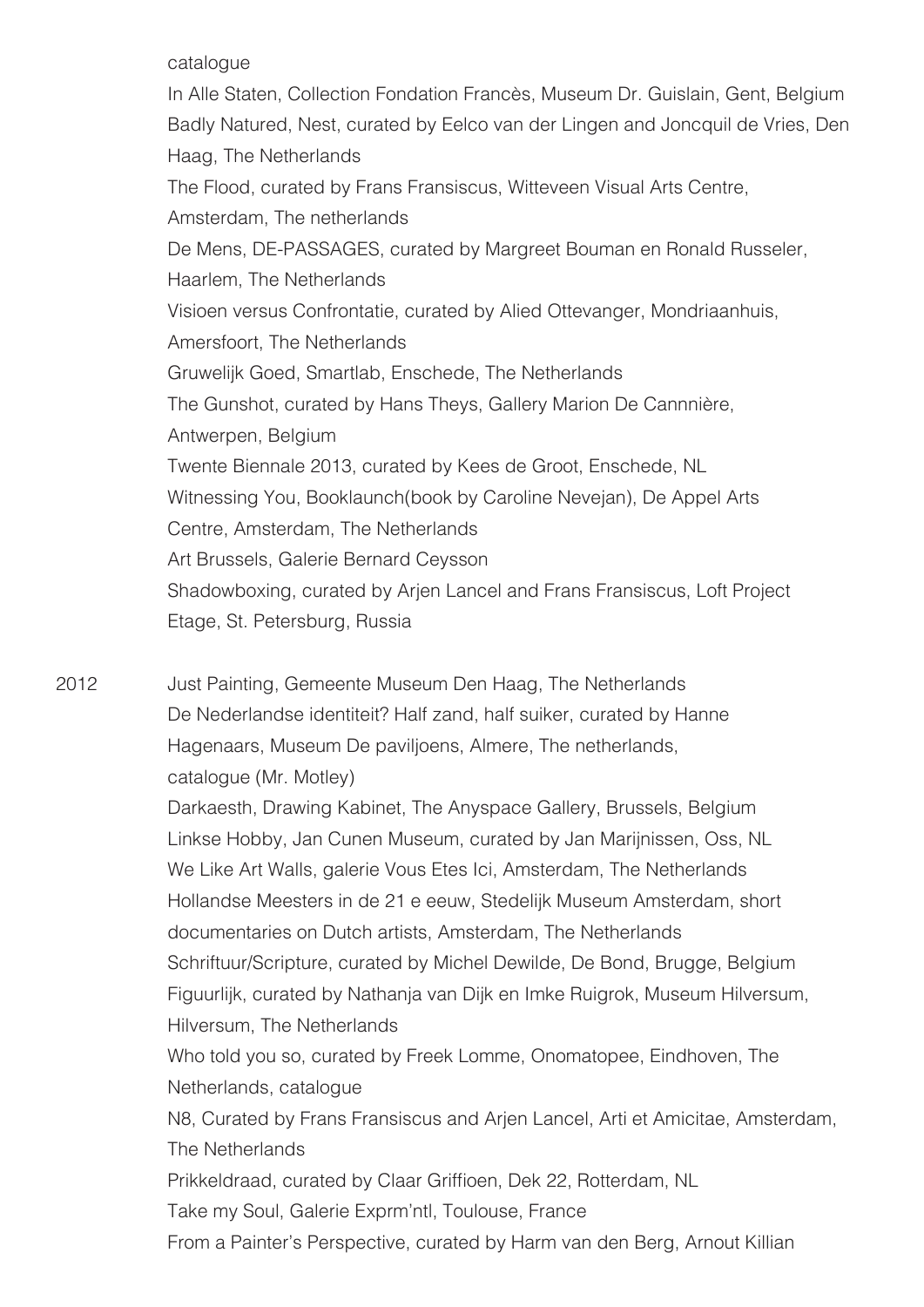and Frenk Meeuwsen, Arti et Amicitiae, Amsterdam, The Netherlands, We Like Art Show, curated by Michiel Hogenboom and Carolien Smit, Kerk straat 67 and ING House, Amsterdam, The Netherlands

 Rollercoaster, curated by Joost Zwagerman, Museum of the Image(MOTI), Breda, The Netherlands, catalogue

2011 Dangerously Young/Gevaarlijk Jong, Museum Dr. Guislain, Gent, Belgium,catalogue El Fin de la Historia… y el retorno de la Pintura de Historia, curated by Paco Barragán, DA2, Salamanca, Spain Two sides, Ronald Ophuis en Harold de Bree, curated by Tom Abbink and Vincent Uilenbroek, Horizon/Verticaal, Haarlem, The Netherlands The End of History… and the Return of History Painting, curated by Paco Barragán, Museum of Modern Art, MMKA, Arnhem, The Netherlands Plaats Delict, curated by Daniela Schwabe, paraplufabriek, Nijmegen, NL MJCTV 2, Museum Jan Cunen, Oss, The Netherlands The Armory Show, Upstream Gallery, New York, USA Twente Biennale 2011, curated by Kees de Groot, Hengelo, The Netherlands Art Brussels, gallery Aeroplastics Contemporary. Brussels, Belgium

2010 High Drama, Collection Hugo and Carla Brown, curated by Ken Pratt, Pop Up NL, London Contemporary Istanbul, Upstream Gallery, Istanbul Twente Collectie, AKKUH, Hengelo, The Netherlands Over Spoken, Monsters, Flesgeesten en andere scheve Verschijningen, curated by Hans Theys, Project Space 1646, The Hague, The Netherlands The Alchemy of Delusion, Gallery Aeroplastics Contemporary, Brussels, Belgium Sic Transit Gloria Mundi, Galerie Eva Hober, Paris We like 6%, curated by Michiel Hogenboom, Noord Dakota, Amsterdam Art Brussels, Gallery Aeroplastics Contemporary. Brussels, Belgium Op papier gezet, Centraal Museum Utrecht, The Netherlands, catalogue

2009 Art Brussels, Gallery Aeroplastics Contemporary, Belgium Warum ich kein Konservativer bin, Museum der Bildende Kunst Leipzig, Germany, catalogue Open, Zoya Museum, Modra, Slovak Republic, catalogue Art Rotterdam, Upstream Gallery, Rotterdam Tekens van Leven en Dood, GEMAK, Den Haag, The Netherlands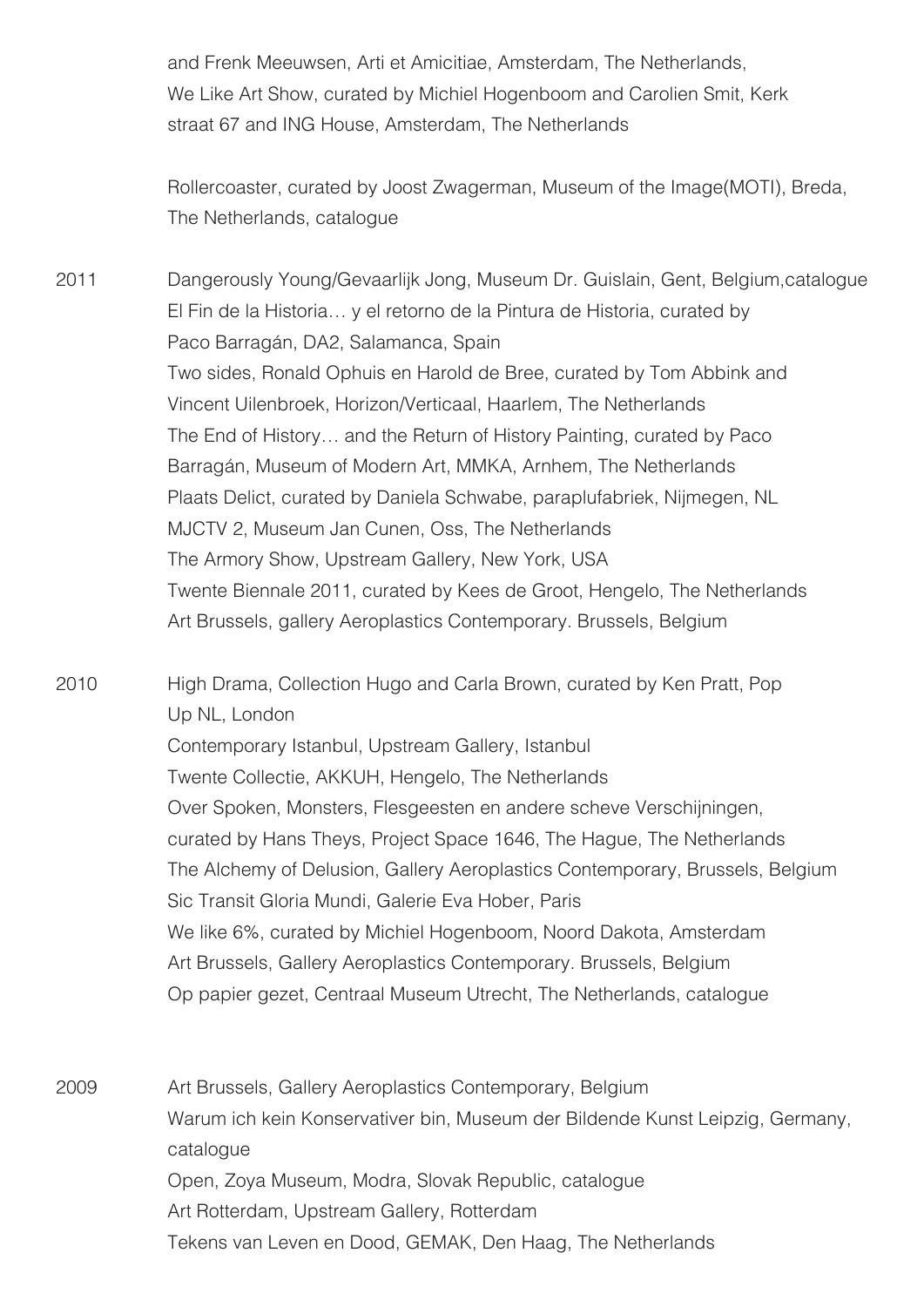"Faux Frerers & amp; .... ....", Galerie In Situ, Aalst, Belgium Ruhezeit Abgelaufen, curated by Hans van Houwelingen, Kunstfort Vijfhuizen, The Netherlands, catalogue

 Twente Biennale, curated by Kees de Groot, Hazartfactory, Hengelo, The Netherlands, catalogue Zoo Art Fair London, Upstream Gallery, London, catalogue Art Brussels, Upstream Gallery, Brussels, Belgium Aanwinsten, curated by Sandrine Van Noort, LUMC, Leiden, The Netherlands 'That's all Folks!', curated by Jerome Jacobs and Michel Dewilde, Belfry Stadshallen, Bruges, Belgium, catalogue I'm not here, Nest, curated by Eelco van der Lingen and Joncquil de Vries, Den Haag, The Netherlands

2008 Die Wasseruben und Die Kohl, curated by Rolf Quaughebeur, De Witte Zaal, Gent, Belgium Power to the People, curated by Pierre-Yves Desaive, Gallery Aeroplastics Contemporary, Brussel I'm not here, curated by Eelco van der Lingen and Joncquil de Vries, Nest, The Hague, The Netherlands Art Rotterdam, Gallery Aeroplastics. The Netherlands Deadly Serious, Exprmntl Gallery, Toulouse, France NADA Art Fair, Upstream Gallery, Miami Strip en Kunst, Singer Museum Laren, Laren, The Netherlands, catalogue Een Schim Van Gisteren, curated by Arjan Brentjes and Mischa Andriessen, Galerie Gist, Brummen, Arti et amicitiae, Amsterdam 2007 NADA Art Fair, Upstream Gallery, Miami

 Strange Brew, curated by Wolfgang Schoppmann, Max Lang Gallery/Haas und Fuchs Gallery , New York, catalogue De Herinnering, curated by Marcel van Kerkvoorde, Kunstfort Vijfhuizen, Vijfhuizen, The Netherlands Grande Finale, Galerie De Praktijk, Amsterdam Love is in the Air, Exprmntl Gallery, Toulouse, France Contour, curated by Jaap van den Ende and Jan Hein Sassen, Museum Het Prinsenhof, Delft, The Netherlands, catalogue Lang Leve De schilderkunst, Kunsthal Rotterdam, The Netherlands, catalogue Art Rotterdam, Galerie De Praktijk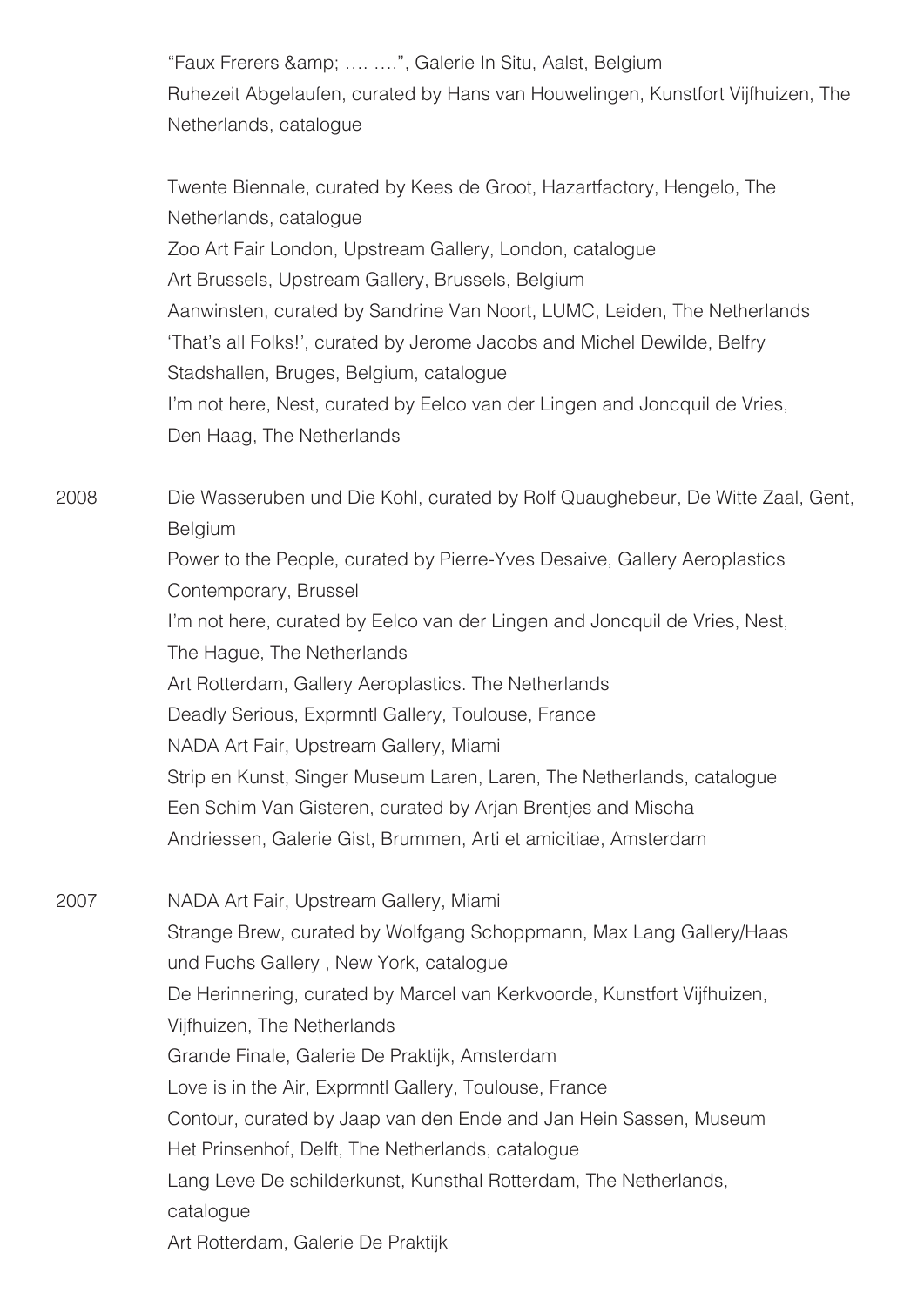Art Brussels, Gallery Aeroplastics Contemporary

2006 Blessed are the Merciful, curated by Jerome Jacobs, Gallery Feigen Contemporary, New York Nederland 1, curated by Tiong Ang and Ranti Tjan, Rijksmuseum Gouda, The Netherlands, catalogue Drawings, Galerie De Praktijk, Amsterdam 6 kunstenaars, Galerie De Praktijk, Amsterdam Reflectie, curated by Pietje Tegenbosch, Klooster Ter Apel, TheNetherlands

2005 Project Srebrenica, curated by Suzanne Oxenaar, Lloyd Hotel & amp; Cultural Embassy, Amsterdam La Beaute de l'Enfer, Gallery Rodolphe Janssen and Sebastien Janssen, Brussels, Belgium Boost In The Shell, curated by Jerome Jacobs and Michel Dewilde, De Bond, Brugge, Belgium Unspeakable, Gallery Aeroplastics, Brussels, Belgium After Nature, Gallery Aeroplastics, Brussels, Belgium Sommergäste, Gallery Bugdahn und Kaimer, Dusseldorff, Germany The Other Europe, on Art and Politically Incorrectness, curated by Paco Barragan, Galleri S E Bergen, Bergen, Norway Malpractice , Galerie De Praktijk, Amsterdam Des Pudels Kern, curated by Otto Egberts, Galerie Phoebus, Rotterdam, The Netherlands Portretten, Underground bij van Sintfiet, Maastricht, The Netherlands Uitzicht met zandkorrel, curated by Kees Maas and Ella Van Zanten, LUMC Leiden, The Netherlands, catalogue Concerning War. Soft Target. War as a Daily, First-Hand Reality, curated by Brigitte van der Sande and Maria Hlavajova, B.A.K. Utrecht, The Netherlands, catalogue

2004 Heavy Duty, curated by Michiel Hogenboom, De Vishal, Haarlem, The Netherlands, catalogue Art Rotterdam, galerie De Praktijk, Rotterdam, The Netherlands Jeanne Oosting Prijs, Museum De Wieger, Deurne, The Netherlands Het Offer, curated by Elly Stegeman, Collectie Swagemakers, De Beyerd, Breda, The Netherlands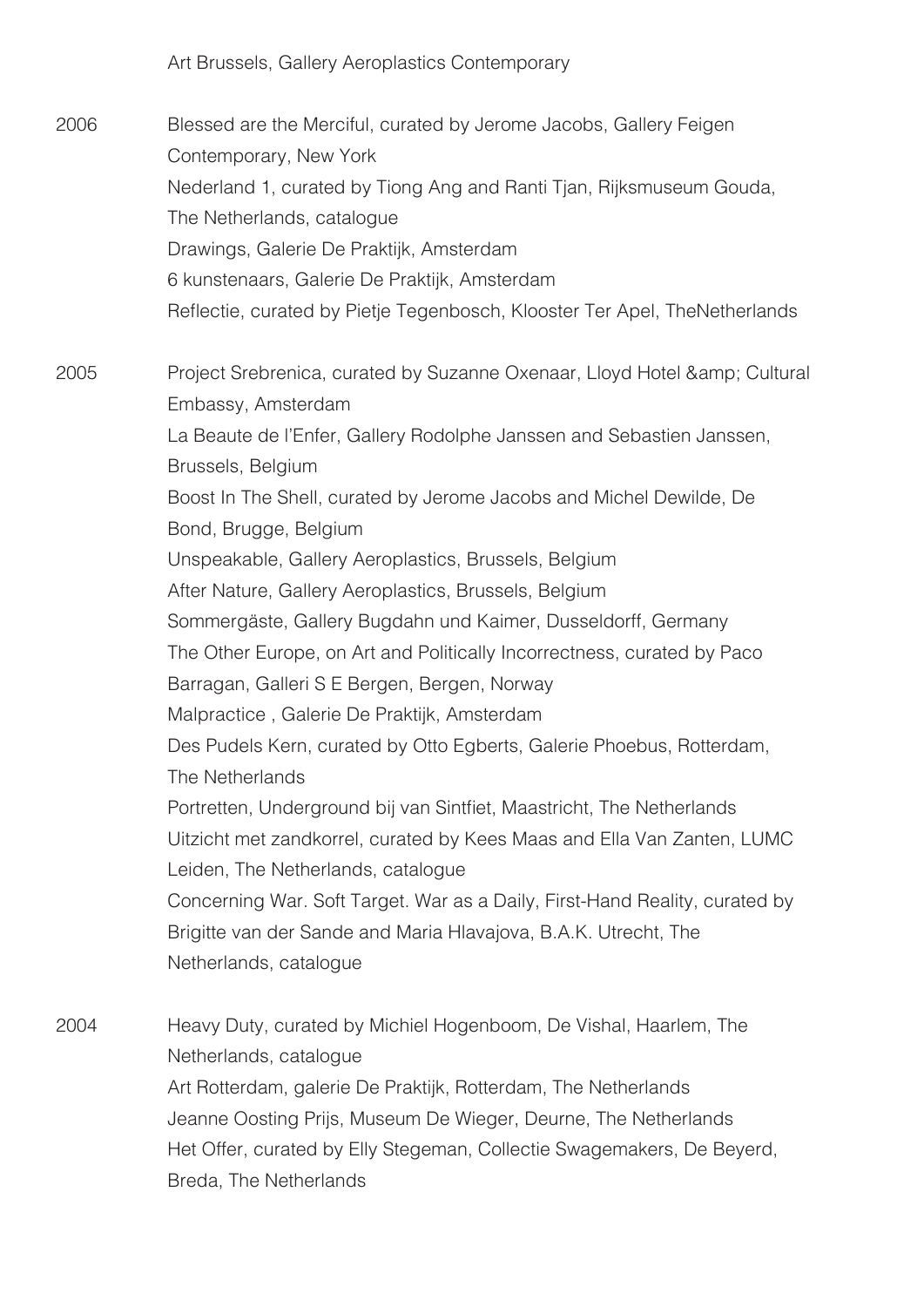- 2003 Imagine you are standing here in front of me, Caldic Collectie, Museum Boymans van Beuningen, Rotterdam, The Netherlands, catalogue L'Hiver est Mort, Vive Le Printemps, Galerie De Praktijk, Amsterdam Opzij van het kijken, curated by Michel Dewilde and Jan Hoet, Watou Poeziezomer 2003, Watou, Belgium, catalogue 2002 Art Basel/Miami Beach, Aeroplastics Contemporary, Miami Commitment, curated by Edwin Janssen, Fonds voor Beeldende Kunsten, Vormgeving en Bouwkunst, Los Palmas, Rotterdam, The Netherlands, catalogue Prijzenfestival, Galerie De Praktijk, Amsterdam Iets wat zoveel kost is alles waard, curated by Renee Steenbergen, De Beyerd, Breda, The Netherlands Nominatie Wolvecampprijs, Stadhuis Hengelo, The Netherlands, catalogue De Grote Hoop, Nederlandse Kunst 1960-2001, curated by Fred Wagemans, Fries Museum Leeuwarden en Stedelijk Museum Schiedam, The Netherlands, catalogue Ontplooid, curated by Arno Kramer and Lisette Pelsers, Rijksmuseum Twenthe, Enschede, The Netherlands, catalogue River Deep, Mountain High, curated by Christine Sluysmans, Het Glazen Huis, Amstelpark, Amsterdam Art Fair for War Child, curated by Annemarie Bleeker, Supperclub, Amsterdam
- 2001 From the Low Countries, Reality and Art 1960-2001, curated by Fred Wagemans, Charlottenborg, Kopenhagen, Denmark, catalogue Black Dahlia, curated by Theo Tegelaers, De Overslag, Eindhoven, The Netherlands, catalogue

 Blondies and Brownies, curated by Rafael von Uslar, Aktionsforum Praterinsel, Munchen, Germany Face Off, Aeroplastics Contemporary, Brussels, Belgium Huid, curated by Ronald Russeler, Vleeshal, Haarlem, The Netherlands Het Munchhausen syndroom, curated by Ronald van Tienhoven, Outline, AMS Het Kwaad in Beeld, een tentoonstelling in het kader van dodenherdenking en bevrijdingsdag, curated by Wim van de Meer, Stadhuis Diemen, NL

 Een Collectie, curated by Deborah Wolf, Collectie ABN/AMRO in Museum Onze Lieve Heer op Solder, Amsterdam, catalogue We zijn weer thuis, Galerie De Praktijk, Amsterdam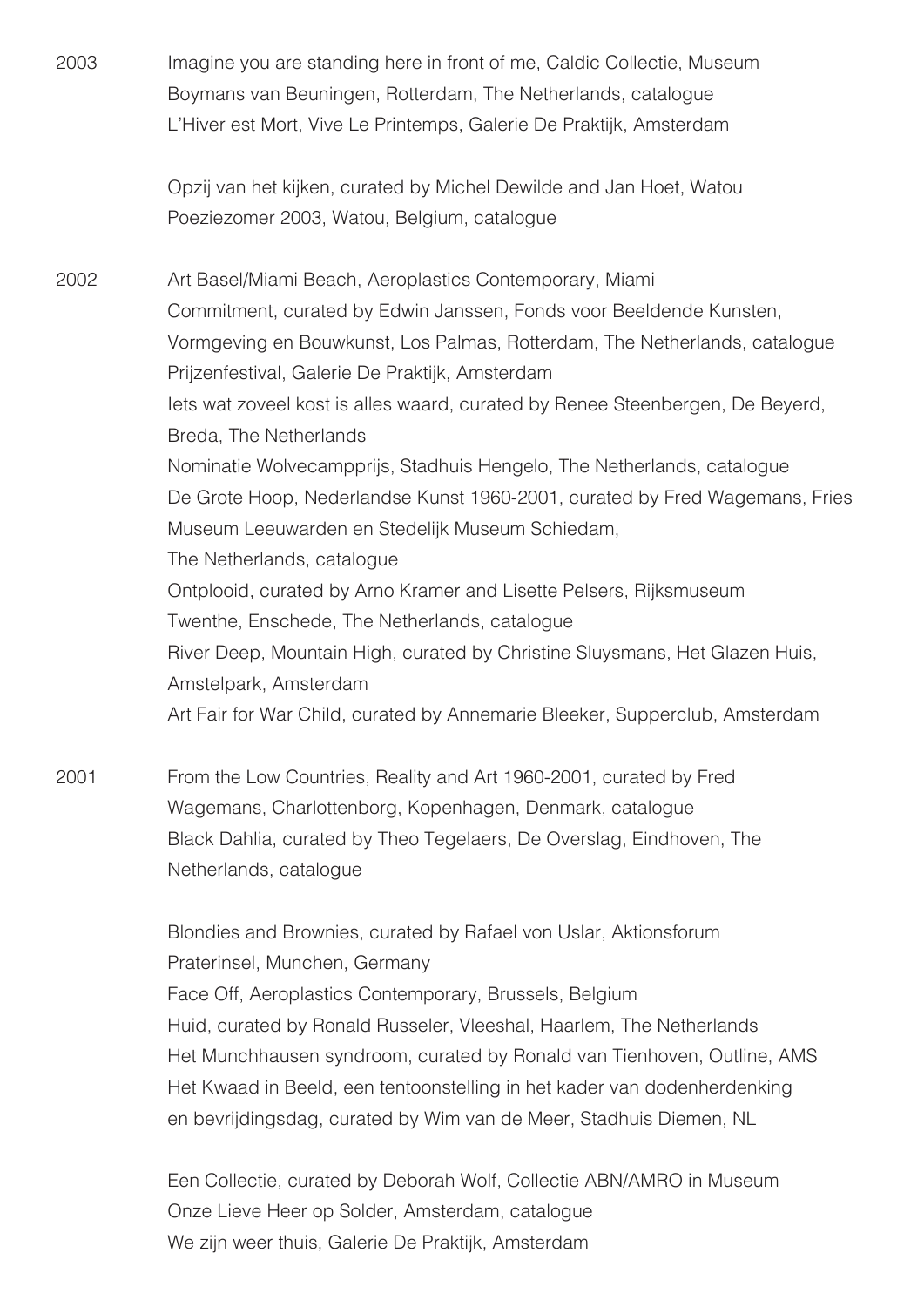2000 Tekeningen 1997-2000, curated by Toos Arends, Fries Museum Buro Painterly Issues, curated by Evaldas Stankevicius, Contemporary Art Center, Vilnius, Lithuania, catalogue Ieder zijn eigen Voetbal, curated by Wim van Sinderen, Kunsthal, Rotterdam,The Netherlands, catalogue Het Paard van Troje, curated by Wim van Krimpen, Fries Museum, Leeuwarden, The Netherlands, catalogue Het Stadion. De Architectuur van de Massasport, curated by Matthijs Bouw and Michelle Provoost, NAI Rotterdam, The Netherlands, catalogue Blondies and Brownies, curated by Rafael von Uslar, Torch Gallery, Amsterdam Dutch Glory, curated by Christiaan Braun, Kabinet OverHolland in Het Stedelijk Museum Amsterdam Surrender, I wanna give you devotion, Nim hen es ist mein Geist und Sinn, curated by Rafael von Uslar, Aeroplastics Contemporary, Brussels, Belgium Small Stuff, curated by Hans Theys, Herman Teirlinck Huis, Beersel, Belgium 1999 Five Paintings on Violence, curated by Martijn van Nieuwenhuyzen, Abraham, Galerie De Praktijk, Amsterdam Prix NI, Galerie Nouvelles Images, Den Haag, The Netherlands, catalogue

1998 Life is a Bitch (Nobuyoshi Araki, Richard Billingham, Tracey Emin, Elke Krystufek, Tracey Moffat, Ronald Ophuis), curated by Saskia Bos, De Appel, Amsterdam, catalogue Art Brussels, Brussels, Belgium, Galerie De Praktijk 10 jaar Charlotte Köhler-prijzen, Arti et Amicitae, Amsterdam Engagement in de Kunst, curated by Sandra Smallenburg and Martijn Verhoeven, Gemeente Museum, Den Haag, The Netherlands, catalogue

> Cataract, curated by Theu Boermans, Stadsgalerij, Heerlen, The Netherlands, catalogue Kunstaankopen 1996-1997, Gemeente Enschede, Markt 17, Enschede, The **Netherlands**  Blind Date (i.s.m. Magnus Wallin), curated by Theo Tegelaers, World Wide Video Festival, W139, Amsterdam, catalogue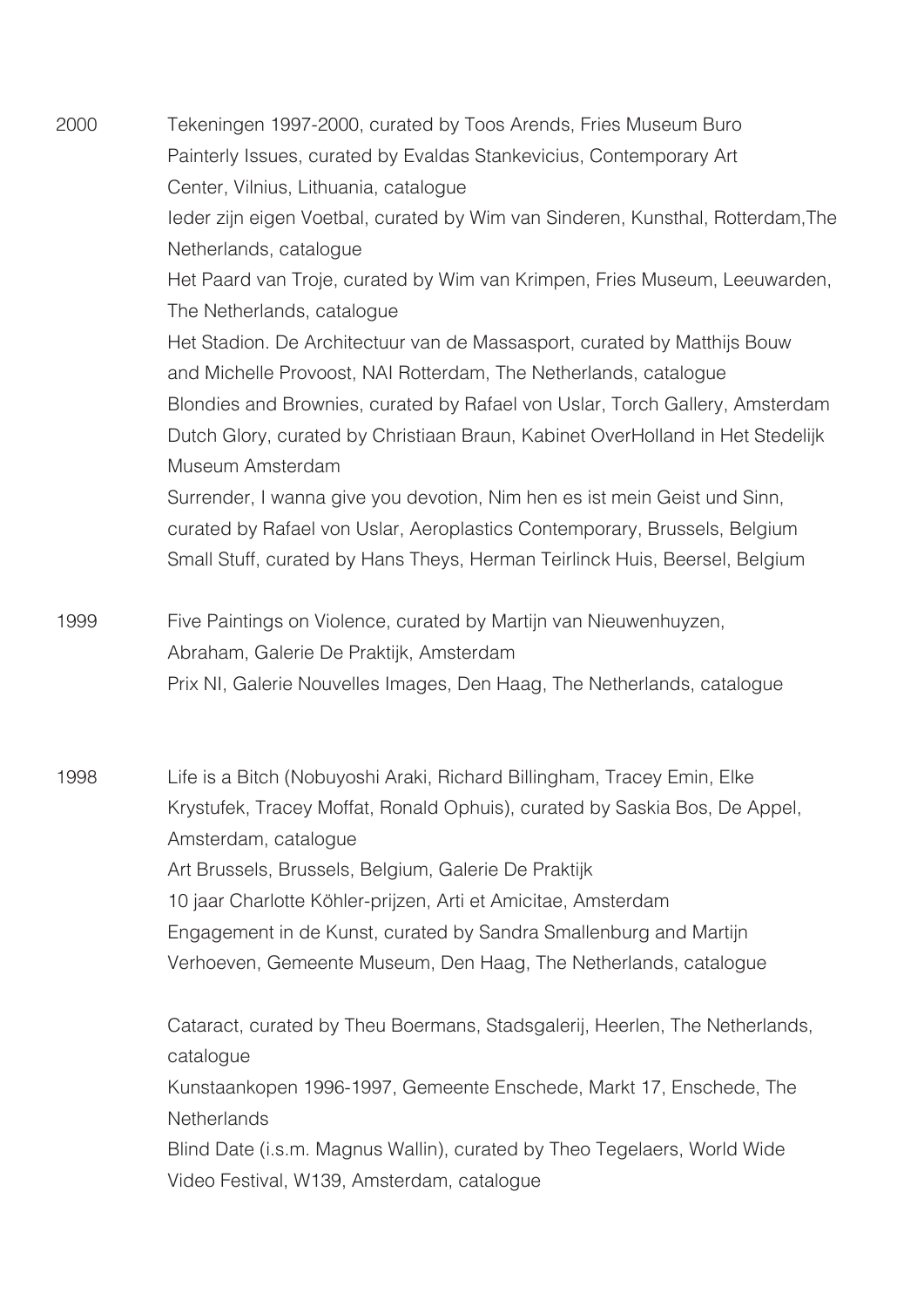| 1997 | Zwischen den Maschen, curated by Lex ter Braak, Kunstraum Innsbruck, Austria<br>Alleen in het Atelier, curated by Hans Ebeling Koning and Rieneke W.<br>Harkema, Bergkerk, Deventer, The Netherlands, catalogue |
|------|-----------------------------------------------------------------------------------------------------------------------------------------------------------------------------------------------------------------|
|      | Standje Franciscus, curated by Frans Franciscus, Flatland Galerie, Utrecht,<br>The Netherlands                                                                                                                  |
|      | Wat af is, is niet gemaakt, curated by Mark Kremer, De Utrechtse School,<br>Utrecht, The Netherlands                                                                                                            |
| 1996 |                                                                                                                                                                                                                 |
|      | Festival aan de Werf, curated by Mark Kremer, Utrecht, The Netherlands,<br>catalogue                                                                                                                            |
|      | Wild Vlees, curated by Michiel Hogenboom and Frans Vendel, De Vishal,<br>Haarlem, The Netherlands, catalogue                                                                                                    |
| 1995 | Wrong Sun, curated by Theo Tegelaers, W139, Amsterdam                                                                                                                                                           |
|      | Uitgelicht, curated by Leo Delfgaauw, Startstipendia 93/94, KunstRAI, Amsterdam,<br>catalogue                                                                                                                   |
| 1994 | Het Oog van Sherlock Holmes, curated by Jans Muskee, Lakgalerie Leiden,<br>The Netherlands                                                                                                                      |
|      |                                                                                                                                                                                                                 |

1993 Vent du Nord IX, curated by Koos Flinterman, Institut Neerlandais, Paris Oostenwind, curated by Arno Kramer, Kunstvereniging Diepenheim, Diepenheim, The Netherlands

# **Bibliography (selection)**

| 2012 | Seasons in Hell, Marc valli, Elephant Magazine, 2012                        |
|------|-----------------------------------------------------------------------------|
|      | Witnessed Presence, Caroline Nevejan, www.being-here.net, 2012              |
|      | Interview Ronald Ophuis, Karolien Knols, De Volkskrant, 27-01-1012          |
|      | Het kwaad in de ogen Kijken, Brigitte van der Sande, mr. Motley nr. 32,2012 |
| 2011 | Interview Ronald Ophuis, Hilde van Canneyt, hildevancanneyt.blogspot.nl,    |
| 2010 | Testimonies, Artist Text, Ronald Ophuis, Art Press, May 2010                |
| 2009 | Licht weerkaatsende, pokdalige obstakels, Hans Theys, Hart, January, 2009   |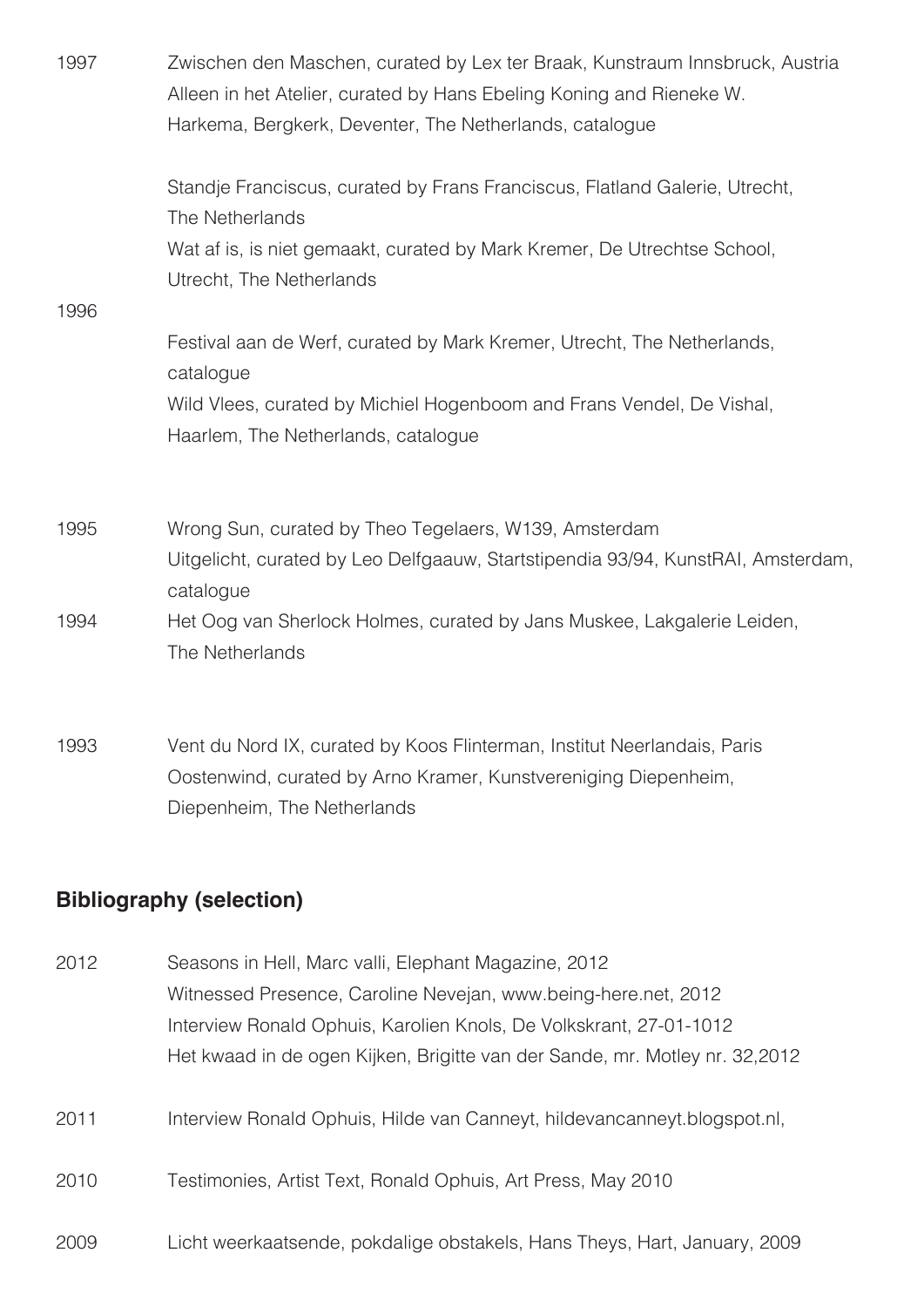|      | Geweld is een probaat middel, Stefan Kuiper, De Groene Amsterdammer,<br>04-03-2009                         |
|------|------------------------------------------------------------------------------------------------------------|
|      | Ophuis toont een schrille werkelijkheid, Lucette ter Borg, NRCHandelsblad, 12-01-<br>2009                  |
|      | Indringend of Afstotend, Lilian Bense, Metropolis M, January 2009                                          |
| 2008 | Painful Painting, Ernst van Alphen, catalogue Ronald Ophuis, 2008                                          |
| 2007 | Pijnlijke Schilderijen, Ernst van Alphen, de Witte Raaf, nummer 125, January 2007                          |
| 2001 | Traagheid van de verbeelding, Henk Oosterling, Interakta 3, 2001                                           |
| 2000 | Burning one' s hand on reality, Mark Kremer, Catalogue Ronald Ophuis, 2000                                 |
| 1999 | Five paintings on violence, Martijn van Nieuwenhuyzen, Stedelijk Museum Bureau<br>Amsterdam, December 1999 |

### **Documentaries (selection)**

| 2012 | Monumenten van Schaamte (Hollandse Meesters), by Rudolf van den Berg, |
|------|-----------------------------------------------------------------------|
|      | Interakt Producties                                                   |

2011 Painful Painting, by Catherine van Campen, Zuidenwind Producties

### **Tutorships/Guest Professor (selection)**

- 2016 Frank Mohr Institute, Groningen, The Netherlands
- 2015 Frank Mohr Institute, Groningen, The Netherlands
- 2014 Frank Mohr Institute, Groningen, The Netherlands
- 2013 Frank Mohr Institute, Groningen, The Netherlands
- 2012 Frank Mohr Institute, Groningen, The Netherlands
- 2011 Willem de Kooning Academy, Rotterdam, The Netherlands
- 2010 Rietveld Academie, Amsterdam, The Netherlands
- 2010 De Ateliers, Amsterdam, The Netherlands
- 2009 De Ateliers, Amsterdam, The Netherlands
- 2008 De Ateliers, Amsterdam, The Netherlands
- 2007 Sint Lukas Academie, Gent, Belgium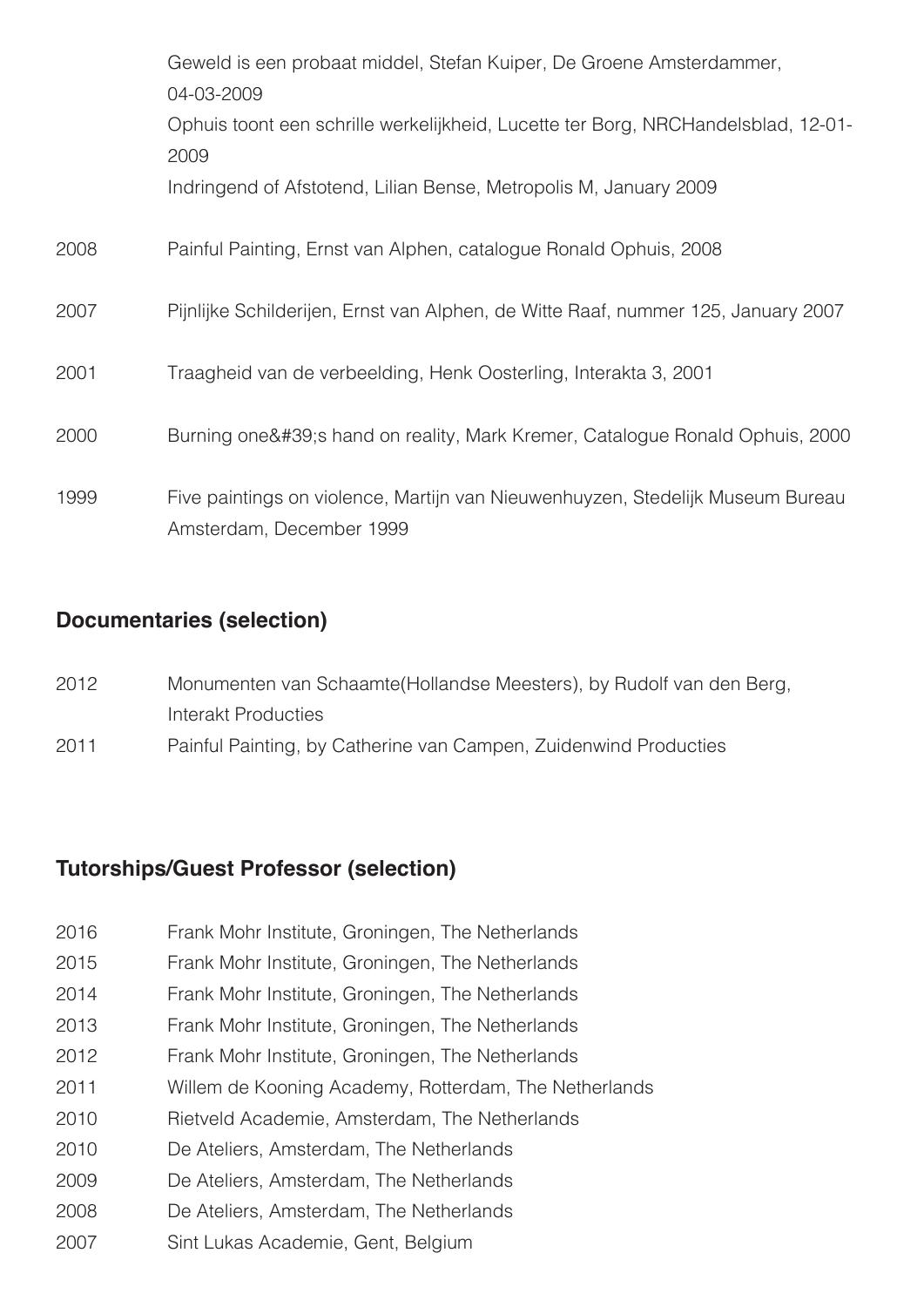#### **Prices/Awards**

2004 Jeanne Oosting Price(catalogue) 2002 Nomination Wolvecamp Price(catalogue) 1999 Nomination Prix NI=Nouvelles Images(catalogue) 1998 Charlotte Köhler Price 1997 Kunstprijs Provincie Overijssel(catalogue)

# **Collections (selection)**

Stedelijk Museum Amsterdam Gemeentemuseum Den Haag Centraal Museum Utrecht Fries Museum Jan Cunen Museum Oss Museum De Fundatie Nederlandsche Bank AMC Collection Foreign Affairs The Netherlands Collection ABN AMRO LUMC Collection Museum Voorlinden AKZO Nobel Collection KPN Collection Collection Eric Decelle, Belgium Collection Martijn and Jeannette Sanders, The Netherlands Collection Pieter and Marieke Sanders, The Netherlands Collection Hugo and Carla Brown, The Netherlands Collection Fondation Francès, France Collection Suzanne Oxenaar, The Netherlands Collection Sebastien Janssen, Belgium Collection Bernard Massini, France Collection Rattan Chada, The Netherlands Collection Natasja Kensmil